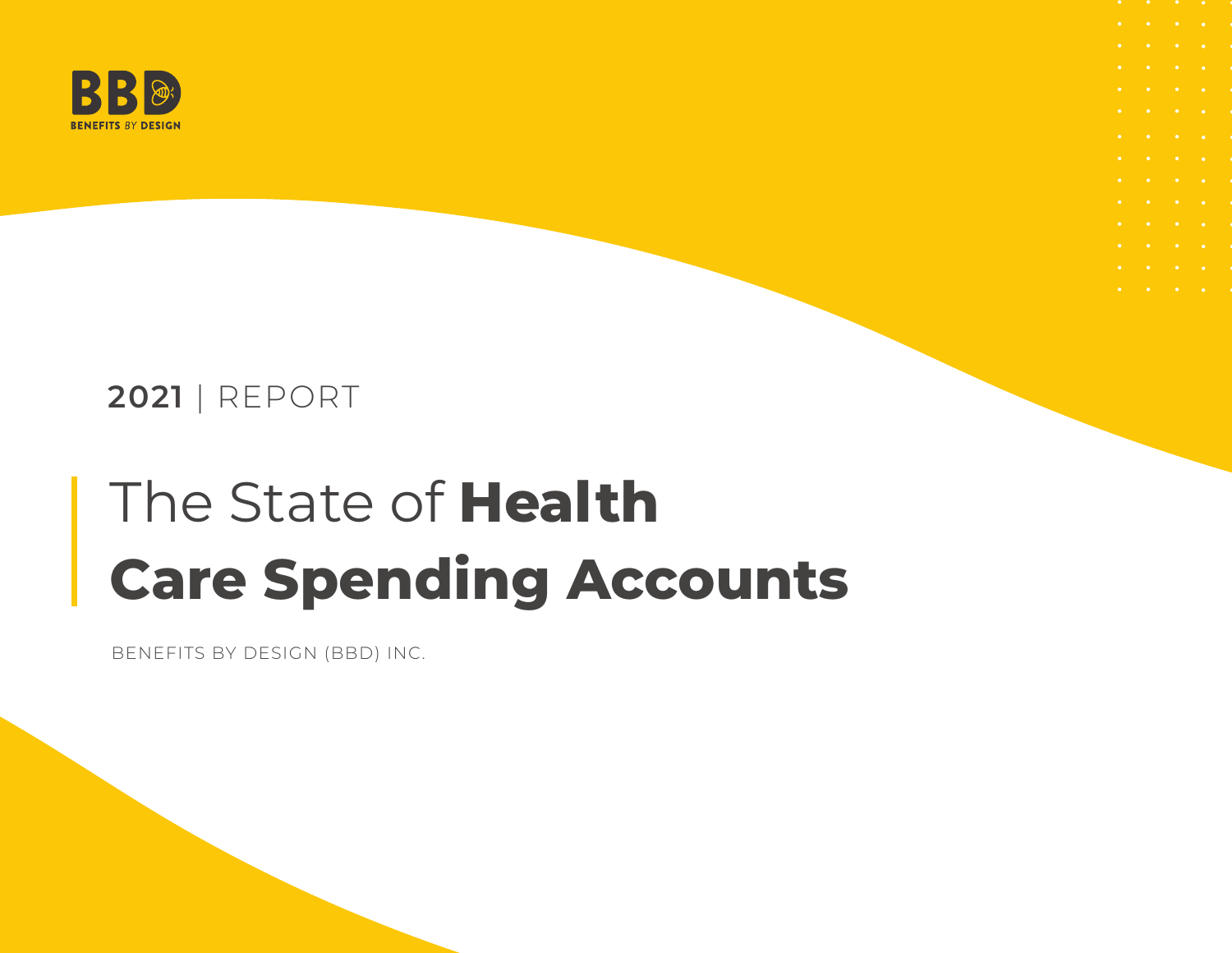# **Health Care Spending Accounts (HCSA)s**

### are experiencing a meteoric rise in popularity.

HCSAs allow plan members to choose where and when to spend their benefit dollars and prioritize their health and dental coverage based on their own needs.

# **What is in the report?**

- [What is a Health Care Spending Account \(HCSA\)?](#page-2-0) 3
- [Are HCSAs growing in popularity?](#page-6-0) 5
- [How much are employers allocating towards an HCSA?](#page-7-0) 7
- [Are HCSAs being fully utilized?](#page-8-0) 8

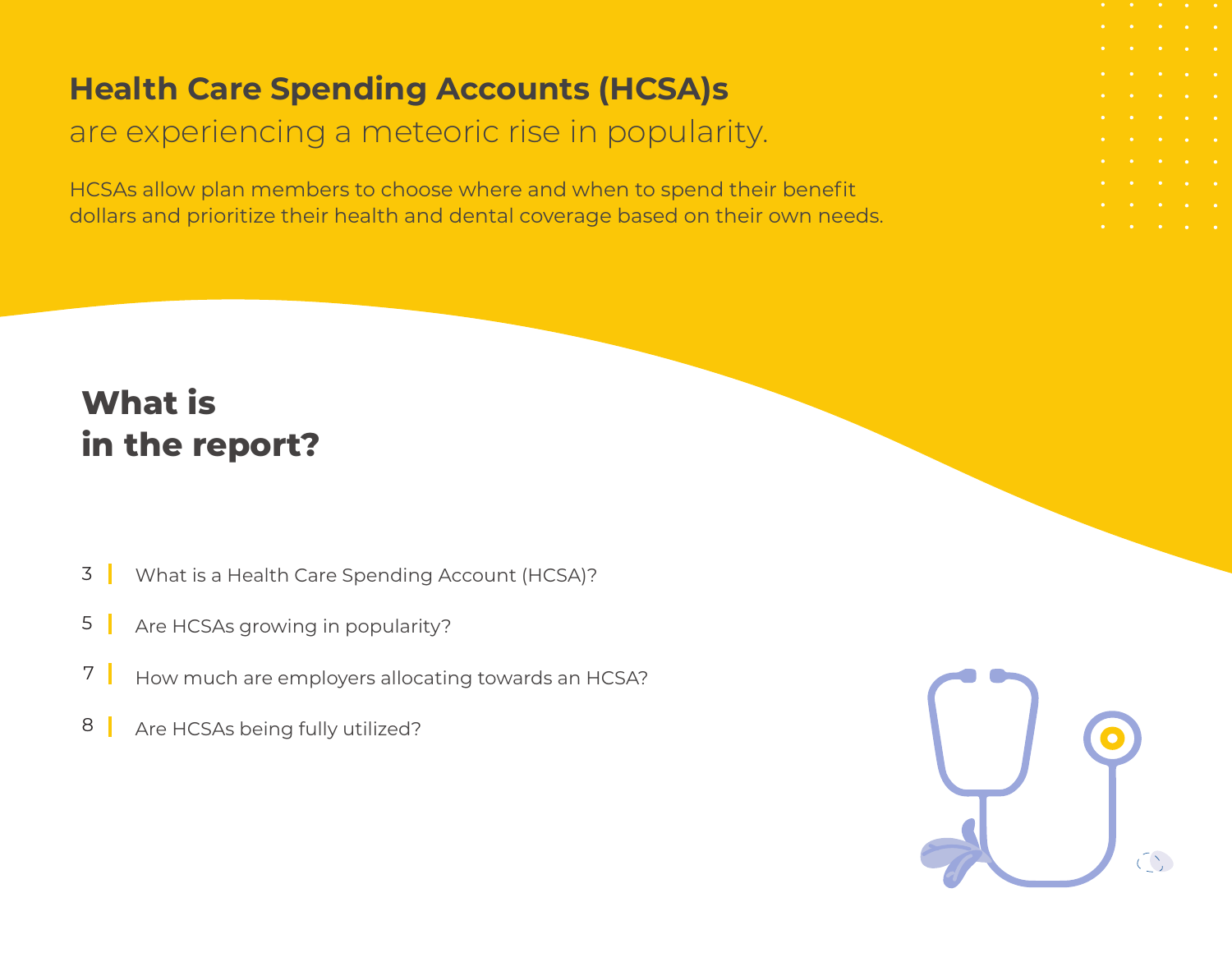# <span id="page-2-0"></span>**What is a Health Care Spending Account (HCSA)?**

A Health Care Spending Account (HCSA) is an employee benefit that offers reimbursement for a wide range of health and dental expenses. These expenses are often in addition to coverage under a traditional, fully insured plan with Extended Health Care (EHC) coverage.

In our experience, the best way to think of an HCSA is like a bank account. Each employee has their HCSA, which they access and use for eligible health and dental expenses. Employers allocate a set amount for each employee for the year, allowing employers to accurately predict their overall cost of providing benefits, rather than traditional, fully-insured plans with varying cost or large annual increases.

The **[eligible expenses under a HCSA](https://www.canada.ca/en/revenue-agency/services/tax/individuals/topics/about-your-tax-return/tax-return/completing-a-tax-return/deductions-credits-expenses/lines-33099-33199-eligible-medical-expenses-you-claim-on-your-tax-return.html)** are determined by the Canada Revenue Agency (CRA), as HCSAs are administered in accordance with the Income Tax Act (Canada). As with other employee benefit programs, HCSA's are a **tax-deductible benefit**, and the benefits are received tax-free.

Setting up a Health Care Spending Account is a no-brainer for any Canadian small business owner. It allows them to turn their family's health, dental and vision expenses into a tax their family's health, dental and vision expenses into a tax<br>deduction, potentially saving them thousands of dollars.  $\bullet\bullet$ !!<br>!<br>!

#### **Brad Beeler**

*[Cornerstone Benefits Consulting](https://cornerstonebenefits.ca/about/)*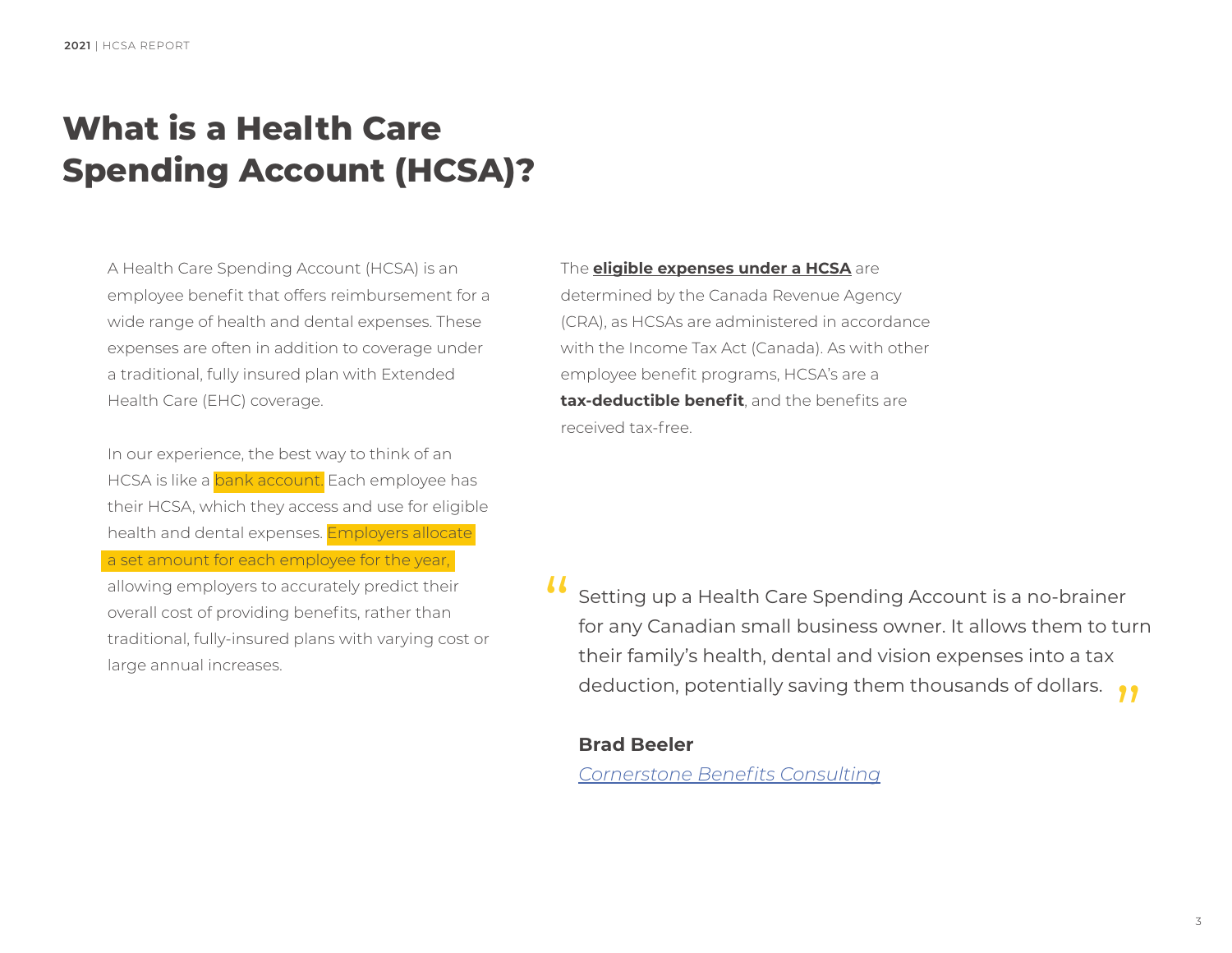### **How does an HCSA work?**

Employers allocate a set dollar amount per plan member for spending on eligible expenses. Employees then use these dollars for eligible expenses, allowing them to prioritize coverage. For example, a plan member who needs new glasses and an eye exam can use their HCSA for that, but their coworker with 20/20 vision can instead use their dollars for dental work.

Since employers set the HCSA limit, they can easily calculate their maximum benefits spend, providing valuable cost-containment for employers. It's important to note that an HCSA is a pay-as-you-claim model, so employers will only pay for what plan members actually use.

### **Are more employee benefit plans adding a Health Care Spending Account?**

39% of plan sponsors offer Health Care Spending Accounts (HCSAs), which is an increase from 33% in 2018 and 31% in 2017, but a decrease from 2019

where we saw 57% offering an HCSA.<sup>1</sup> Although large employers with 500 or more plan members are increasingly likely to offer HCSAs than small employers (73% vs. 42%), growth remains strong in all company sizes.2

At Benefits by Design (BBD) Inc., we see sustained growth in the demand for HCSA.



#### **Sales Growth of HCSAs at BBD**

*We can attribute a portion of this growth to the introduction of our [Standalone](https://www.bbd.ca/blog/standalone-spending-accounts/) spending account product in 2017, which was created as a response to the increased demand in the market for HCSAs and other defined contribution solutions.*



<sup>2</sup> [Sanofi,The Sanofi Canada Health Care Survey \(2020\)](https://www.sanofi.ca/en/products-and-resources/sanofi-canada-healthcare-survey)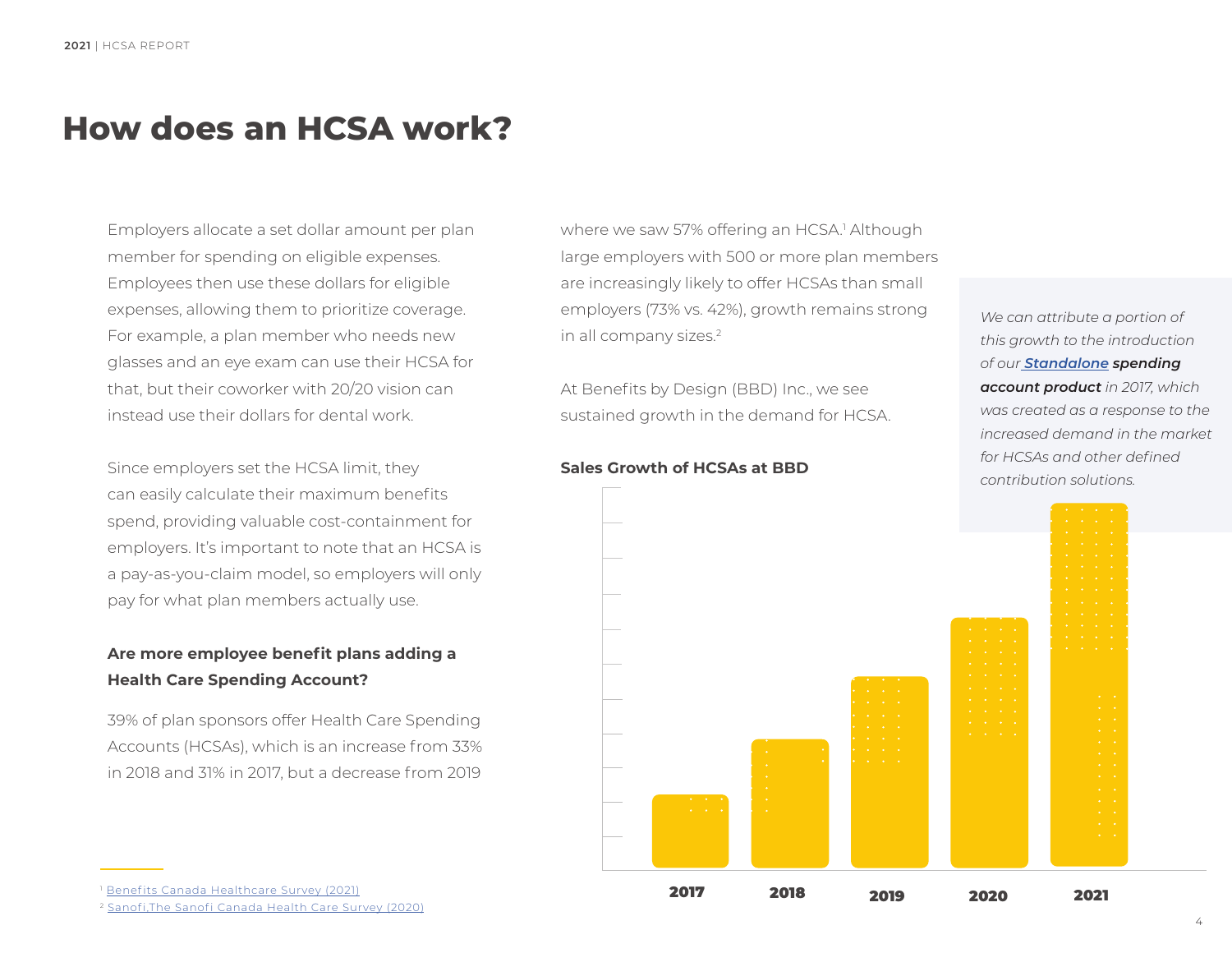### **Why are HCSAs growing?**

Today's **[multi-generational workforce](https://www.bbd.ca/blog/benefits-philosophy-multigenerational-workforce/)** is more diverse than ever before, with five different generations working together — all with different wants, needs, and values when it comes to their benefits plan.

HCSAs are **[incredibly versatile.](https://www.bbd.ca/blog/flexible-employee-benefits/)** The allocation can be set up to cover all health and dental expenses or just a few. For example, an employer could use their HCSA to cover only vision expenses.

Providing flexibility and choice to plan members and empowering them to prioritize their coverage has never been more important. HCSAs are quickly becoming one of the fastest-growing benefits capable of providing this crucial element of choice.

#### **Rising health spending in Canada**

If you're worried that HCSAs are just a fad, consider that in 2021, total health expenditure in Canada is expected to reach **\$208 billion**, which is roughly \$8,019 per person<sup>3</sup>. In fact, Canada's national health expenditure is trending upwards alongside the **[rising cost of drugs](https://www.cbc.ca/news/health/cihi-health-costs-canada-report-prescriptions-pharmacare-1.4390945)**<sup>4</sup>, putting more cost on Canadians than ever before.

**From 1997 to 2009, spending on health care rose significantly for all Canadian households. However, the most significant increase — 63.2% — was for households in the lowest income bracket.5**

**[93% — number of plan members with an HCSA](https://ctt.ac/B7DOd)  [who like having one.6](https://ctt.ac/B7DOd)**

**[82% — number of plan members without an](https://ctt.ac/n_eXF)  [HCSA who would like to have one.7](https://ctt.ac/n_eXF)**



<sup>4</sup> [Canadian Institute for Health Information \(2021\)](https://www.cihi.ca/en/prescribed-drug-spending-in-canada-2021)

<sup>5</sup> [Statistics Canada, Trends in Out-of-Pocket Health Care](https://www150.statcan.gc.ca/n1/pub/82-003-x/2014004/article/11924-eng.htm)  [Expenditures in Canada, by Household Income, 1997 to 2009](https://www150.statcan.gc.ca/n1/pub/82-003-x/2014004/article/11924-eng.htm)

<sup>6</sup> [Sanofi,The Sanofi Canada Health Care Survey \(2020\)](https://www.sanofi.ca/en/products-and-resources/sanofi-canada-healthcare-survey)

<sup>7</sup> [Sanofi,The Sanofi Canada Health Care Survey \(2020\)](https://www.sanofi.ca/en/products-and-resources/sanofi-canada-healthcare-survey)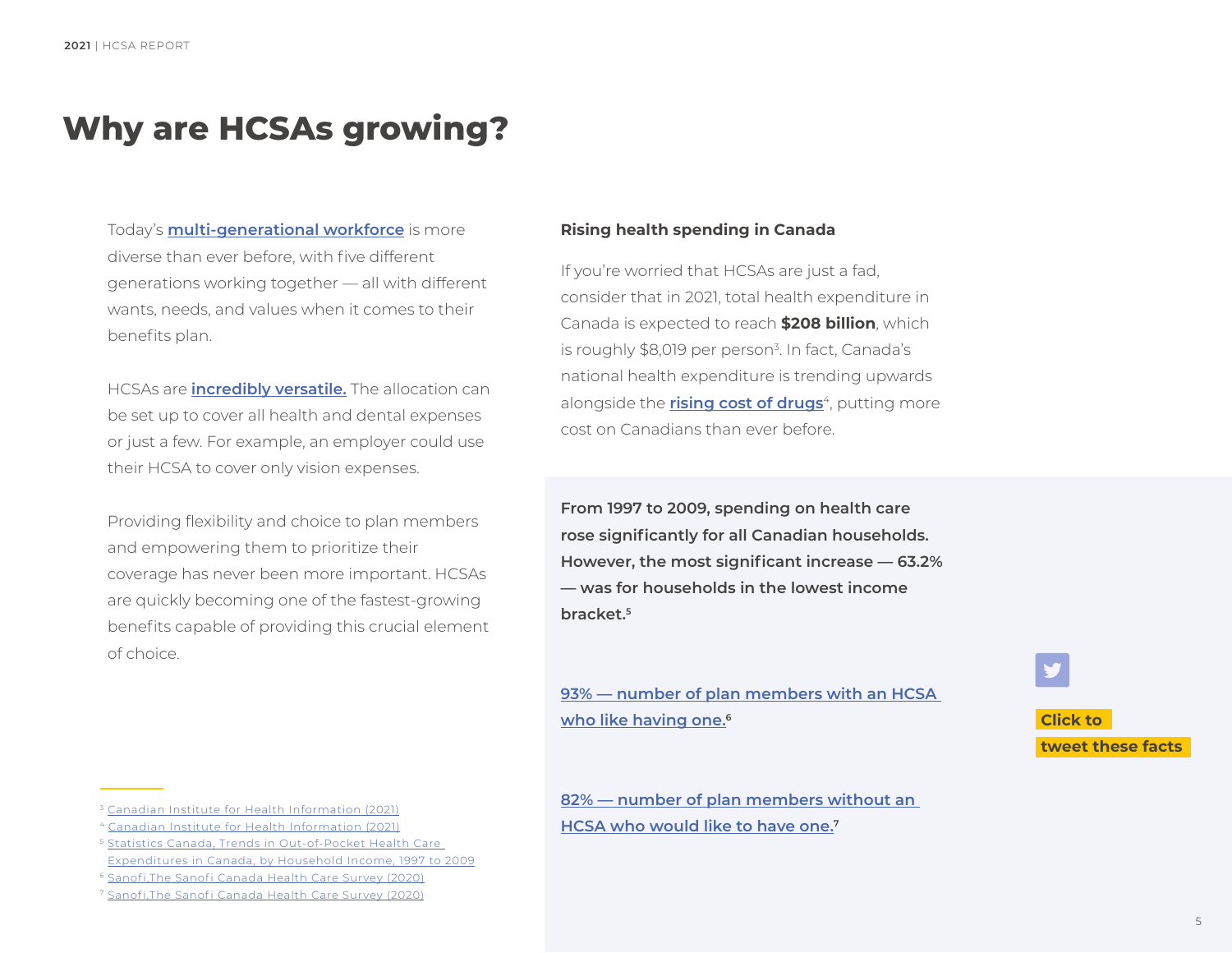### **What Employers say About HCSAs?**

### $\boldsymbol{\mu}$

As an employee-centric company, we value benefits that allow our team members the flexibility to choose the benefits that best suit them and their lifestyle. This is why we chose to provide a Health Care Spending Account as our primary benefit package for team members. From vision and dental, to holistic medicines and practitioners, we have been so happy to be able to meet the unique needs of all of our team members! If you are looking to remain competitive with your benefits in the market, we would definitely recommend considering a Health Care Spending the market, we would definitely recommend<br>Account as part of your benefit offering.

**Lindsay Downing - Director of Human Resources**

*[Nature's Fare Markets](https://www.naturesfare.com/)*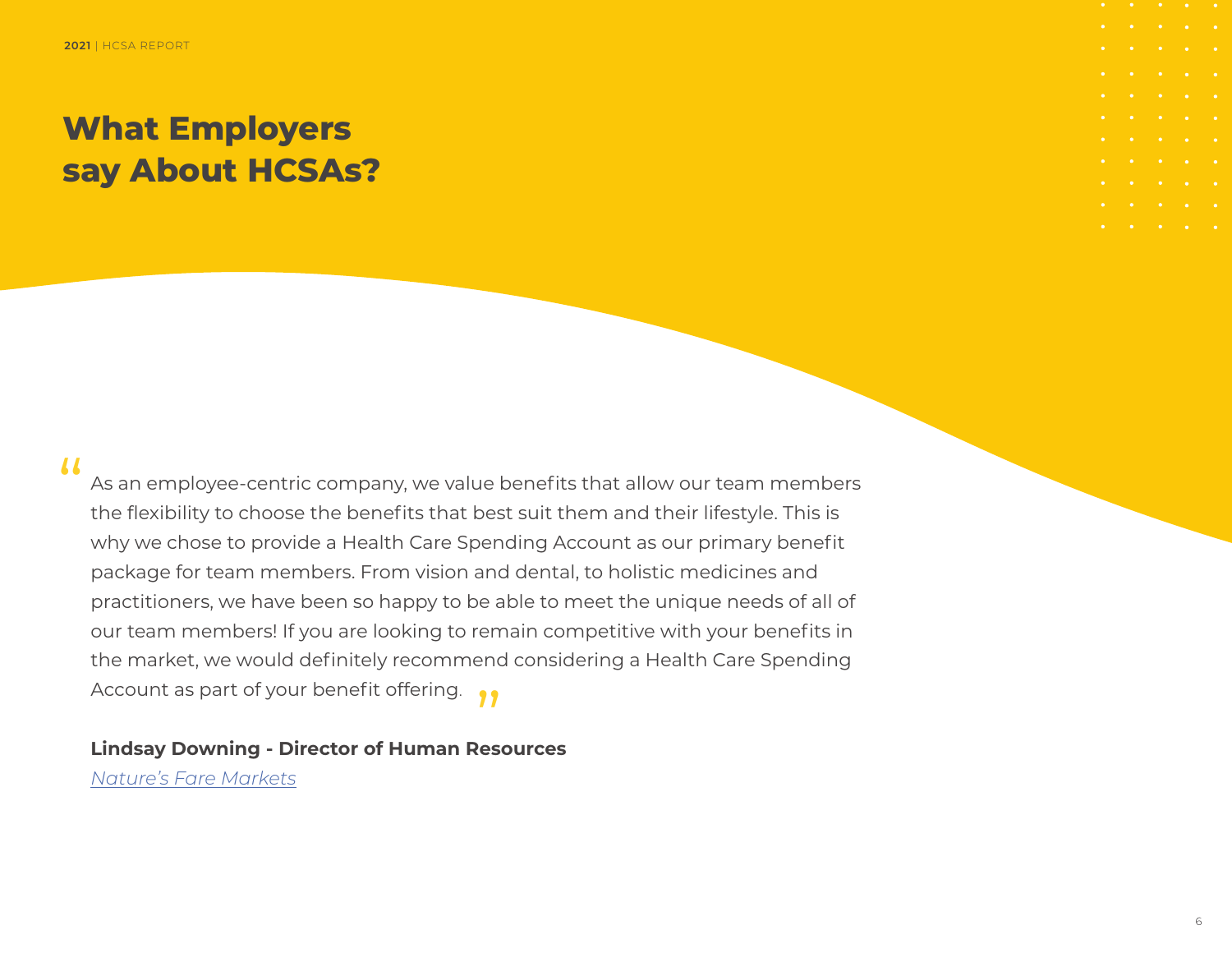## <span id="page-6-0"></span>**How much are employers allocating to HCSAs?**

When it comes to HCSAs, employers are the ones who decide how much they want to offer to plan members.

For this exercise, we took a look at BBD clients who had other benefits (i.e., clients with an insured benefit like Extended Health Care). We omitted clients who only offered a spending account (and no additional benefits with BBD) because the allotments for those without other benefits were significantly higher.

We determined that approximately **\$1,547** was the average allotment offered to plan members each year.

#### **Average Allotment vs. Class Size**



**Class Size**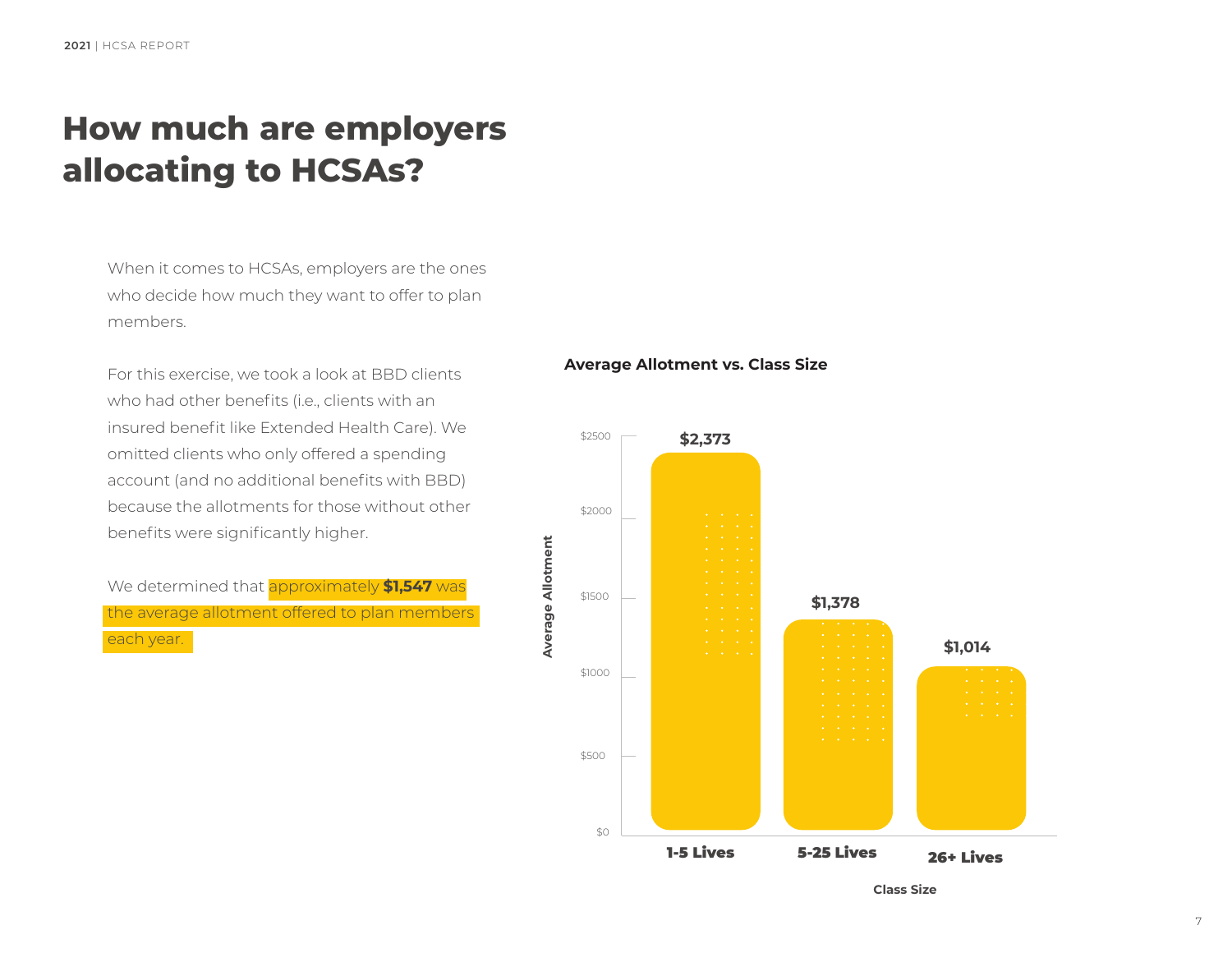### <span id="page-7-0"></span>**Are Health Care Spending Accounts Fully Utilized?**

As with any benefits plan, utilization is a key indicator in whether the product is meeting plan member needs.

It's worth noting that one of the eligible expenses under an HCSA are certain out-of-pocket payroll costs, such as health, dental, or vision payroll costs. Employees can use their extra HCSA dollars at the end of the year to save money.

#### **We have good news on that front!**

94% of plan members with an HCSA report using at least some of their benefits dollars in 20198. However, those who used it reported spending an average of only 62% of the funds available<sup>9</sup>.

We've found that **utilization is typically between 30% - 60%** of the total allotted amount The exception to this rule appears to be in the first year of implementation, where utilization is about 10% less.

One size no longer fits all in today's benefits world. Many employers, however, are unable to offer flexible programs due to their size and/or cost constraints. HCSA's, whether used as a standalone program or in combination with a traditional benefits program, is the best way an employer can add flexibility while containing costs now and into the future.  $\mu$ 

### **Michael Ramage**

*[Ramage Benefits](https://www.linkedin.com/in/mikeramage/)*

"

<sup>8</sup> [Sanofi,The Sanofi Canada Health Care Survey \(2020\)](https://www.sanofi.ca/en/products-and-resources/sanofi-canada-healthcare-survey)

<sup>9</sup> [Sanofi,The Sanofi Canada Health Care Survey \(2020\)](https://www.sanofi.ca/en/products-and-resources/sanofi-canada-healthcare-survey)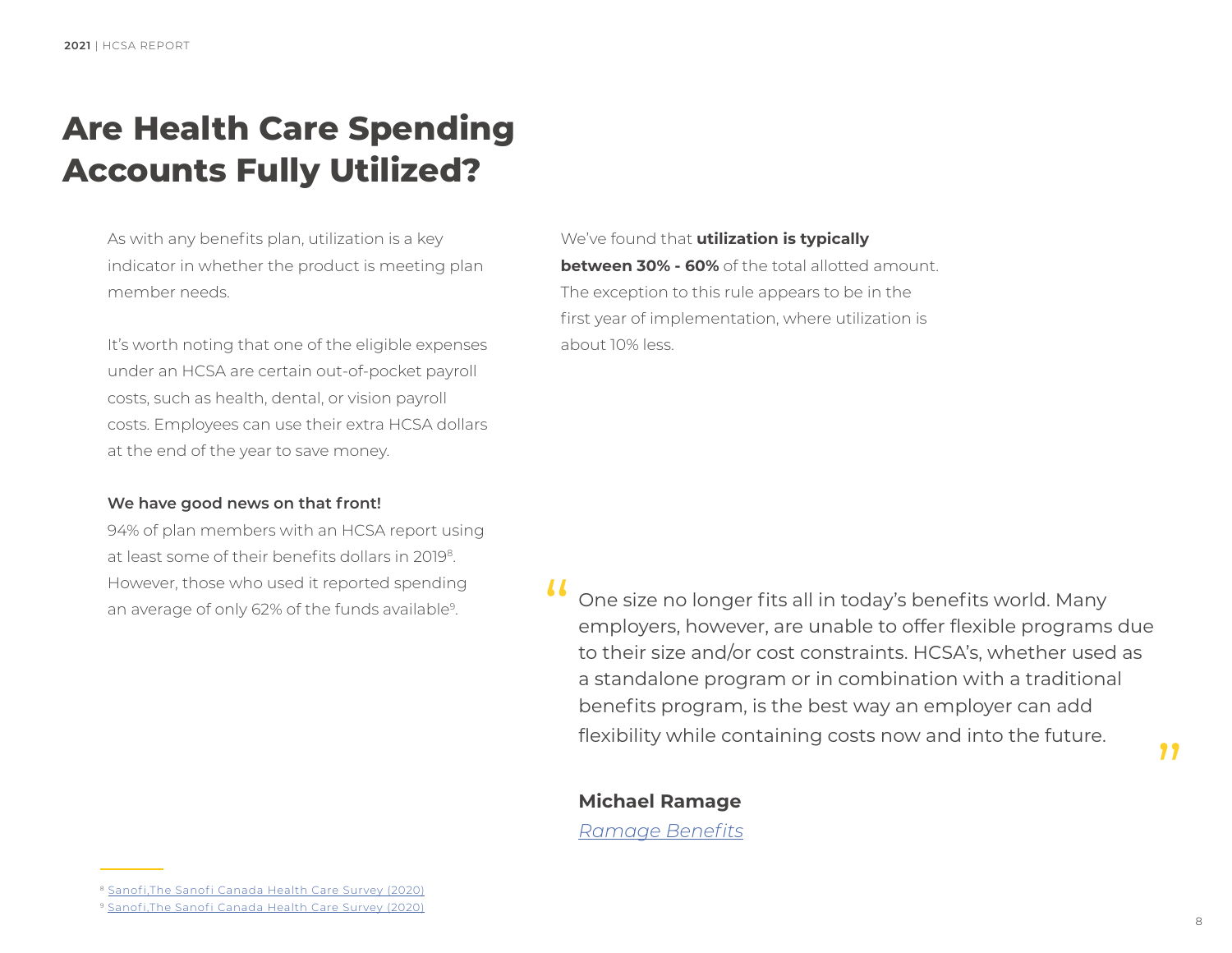## <span id="page-8-0"></span>**Why are HCSAs not being fully utilized?**

Plan members are utilizing 30% - 60% of their total HCSA allotments: they are quite literally **leaving 40% of their money on the table**.

#### But why?

#### **Auto coordination**

Auto coordination between an Extended Health Care (EHC) benefit and an HCSA makes using the HCSA easier by automatically covering eligible expenses not covered by a traditional plan (such as a co-pay).

However, that automatic process takes place behind the scenes, putting additional separation between the plan members and their HCSA. That makes it challenging for plan members to know how much they have left or to forget about their HCSA entirely. Furthermore, it means that HCSAs are more likely to be accessed only when someone uses their EHC benefit.

#### **"Top-up" stigma**

HCSAs have long been considered a "top-up" benefit — something supplemental to a traditionally insured plan. While this has historically been how many employers set up the benefit, today, employers are replacing traditional health and dental insurance with only HCSAs.

The idea that HCSAs are an added "nice-to-have" benefit or a top-up to existing plans has proven hard to shake. That stigma can give HCSAs an automatic backburner status with employers and plan members both.

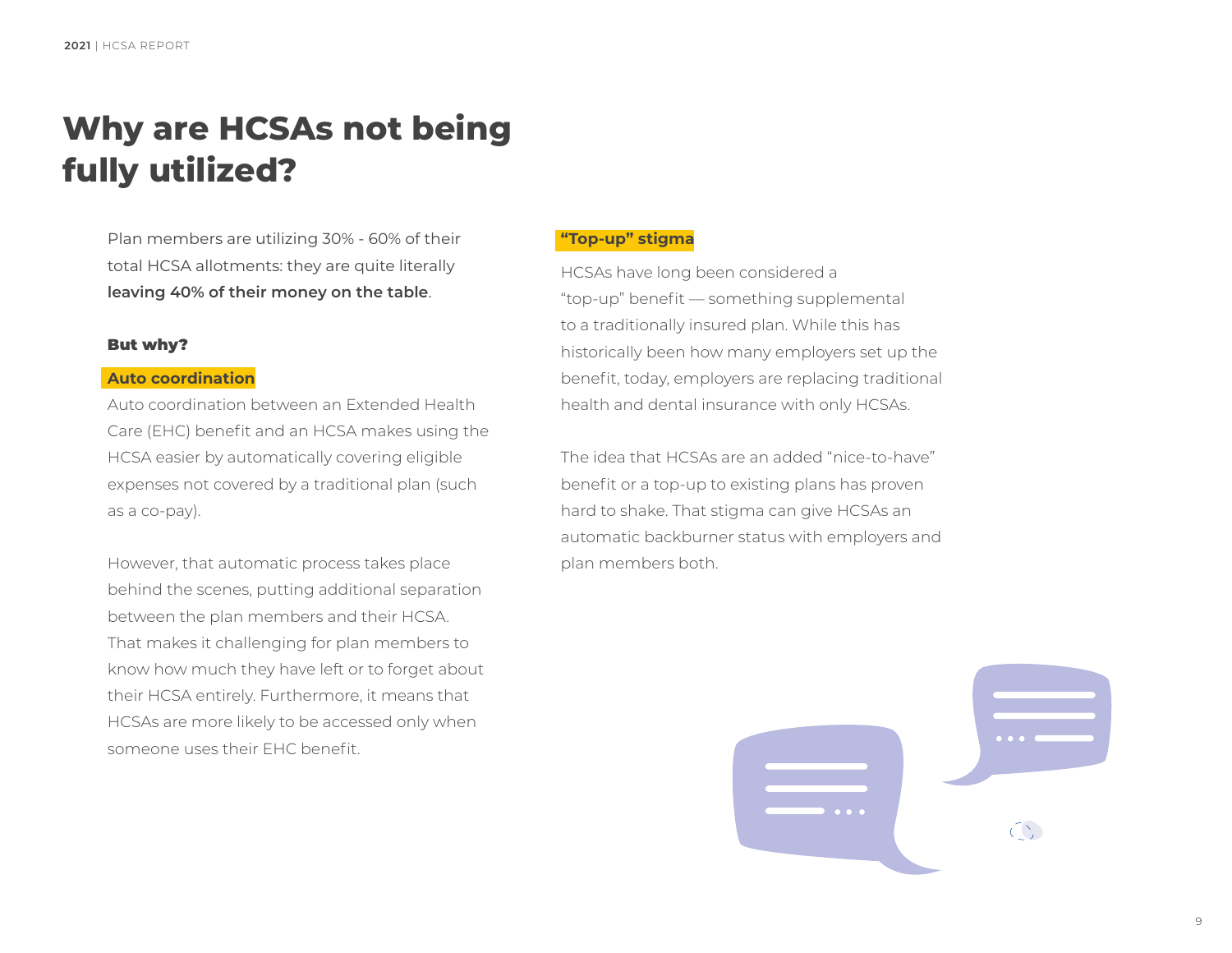## **Why are HCSAs not being fully utilized?**

#### **Knowledge of eligible expenses**

Another thing hurting HCSA utilization is a relatively simple one: plan members don't know what's eligible. The list of [eligible expenses](https://www.canada.ca/en/revenue-agency/services/tax/individuals/topics/about-your-tax-return/tax-return/completing-a-tax-return/deductions-credits-expenses/lines-33099-33199-eligible-medical-expenses-you-claim-on-your-tax-return.html) is extensive, which is good (because it offers lots of coverage) but can be overwhelming (because there are so many options) that employees aren't sure if their expense is covered.

It's worth noting that one of the eligible expenses under an HCSA are out-of-pocket payroll costs, so employees can use their extra HCSA dollars at the end of the year to save money.

#### **Benefits communication (or a lack thereof)**

Benefits communication — what is covered, how to access it, and where to get more information is another key factor in utilization. When it comes to HCSAs, for all of the reasons listed above, they're sometimes easy to miss when employers talk about their benefits plan.

Focus is more often put onto other benefits, such as EHC, Dental, or drug coverage, while HCSAs don't exactly make it to the forefront of the benefits communication plan.

#### **The Future of Health Care Spending Accounts**

Health care spending in Canada is steadily rising as well, and working Canadians will continue to seek out options that provide flexible coverage for these health costs. Likewise, Canadians are continuing to consider an employer's benefits plans when looking for work, so providing this coverage through an HCSA is a viable strategy to attract and retain top talent.

 $\widehat{(\gamma)}$